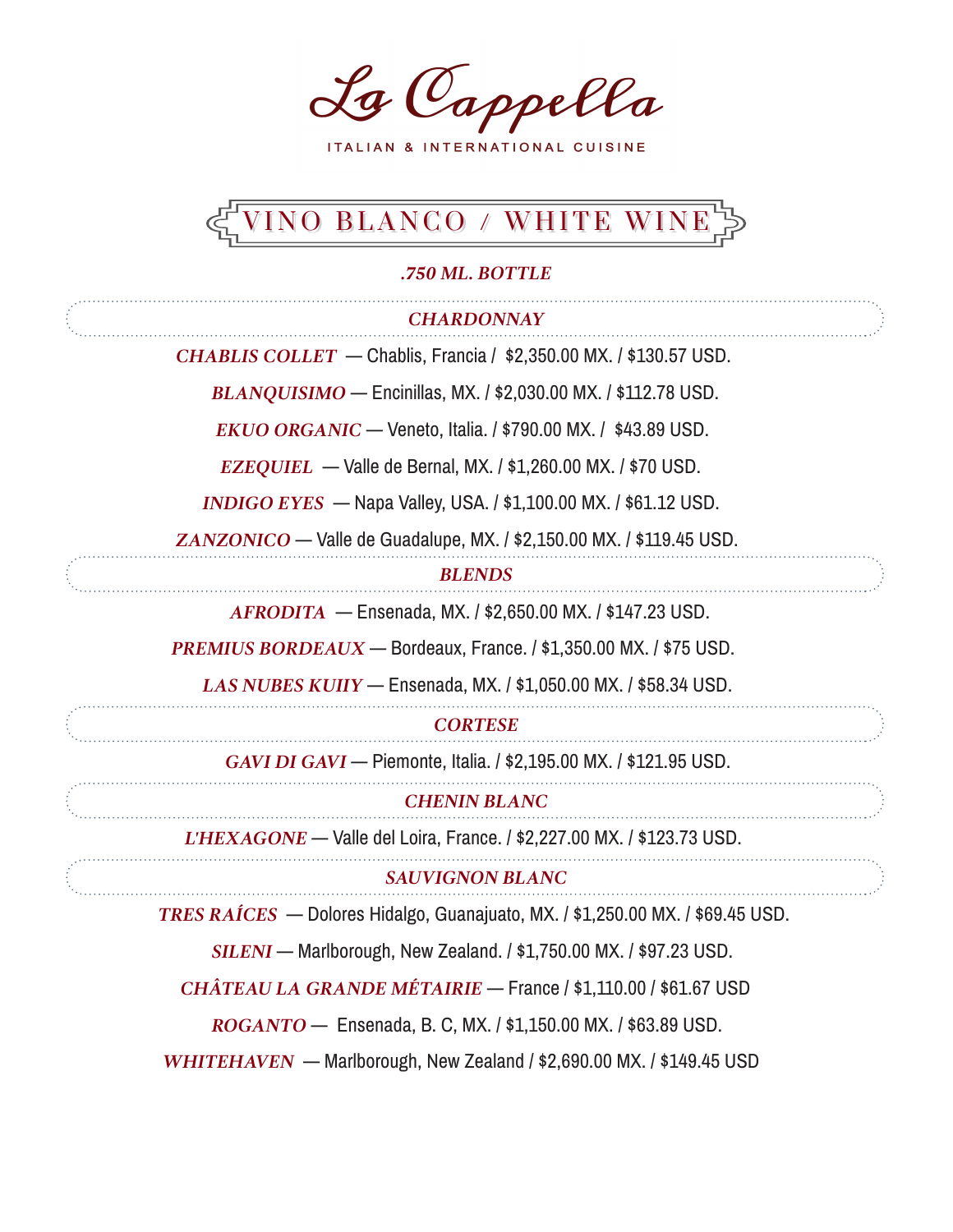#### *VERNACCIA*

#### *ROCCA DELLE MACÌE* — Toscana, Italia. / \$1,250.00 MX. / \$69.45 USD.

#### *RIESLING*

 *GUSTAVE LORENTZ RESERVE* — Alsace, France. / \$1,850.00 MX. / \$102.78 USD.

#### *ALBARIÑO*

 *LA FONTANA* — Rias Baixas, Spain. / \$1,500.00 MX. / \$83.34 USD.

*PINOT GRIGIO*

 *DOC TERRE NARDIN* — Veneto Italy. / \$990.00 MX. / \$55 USD.

## **NINO TINTO / RED WINE**

#### *.750 ML. BOTTLE*

*ZINFANDEL GHOST PINES* — Cal., USA. / \$1,900.00 MX. / \$105.56 USD. *PRIMITIVO MAESTRO PRIMITIVO IGT* — Puglia, Italia. / \$980.00 MX. / \$54.45 USD. *MALBEC FABRE MONTMAYOU* — Mendoza, Argentina. / \$1,350.00 MX. / \$75 USD.  *VINO DE LA REINA* — San Vicente, Baja California, MX. / \$1,550.00 MX. / \$86.12 USD.  *TRIBUS* — Alto de Parras, Coahuila, MX. / \$2,190.00 MX. / \$121.67 USD.  *ACORDEON* — Mendoza, Argentina. / \$1,190.00 MX. / \$66.12 USD.  *LABERINTO* — S.L.P., MX. / \$1,020.00 MX. / \$56.67 USD. *CABERNET SAUVIGNON GRAN CABERNET ALTOTINTO* — B.C., MX. / \$1,600.00 MX. / \$88.89 USD.  *LOUIS M. MARTINI* — Napa V., USA. / \$3,350.00 MX. / \$186.12 USD.  *AMARU HV* — Mendoza, Argentina. / \$1,190.00 MX. / \$66.12 USD.  *INDIGO EYES* — Napa Valley, USA. / \$1,100.00 MX. / \$61.12 USD.  *ANXELIN* — Chihuahua, MX. / \$1,250.00 MX. / \$69.45 USD.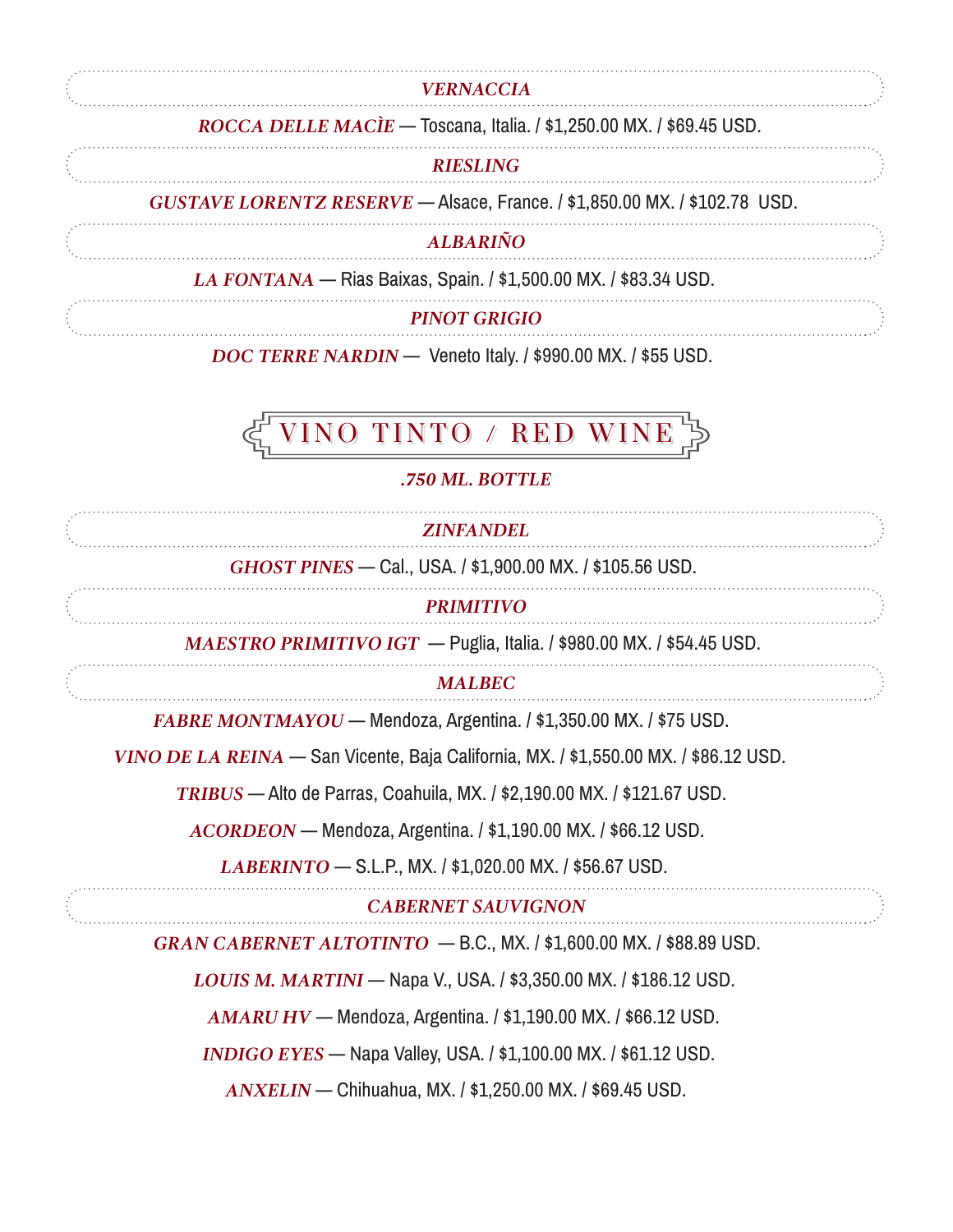| <b>BLENDS MX</b>                                                                                                    |
|---------------------------------------------------------------------------------------------------------------------|
| ROLU - NEBBIOLO, TEMPRANILLO & SYRAH - B.C. MX. / \$3,260.00 MX. / \$181.12 USD.                                    |
| MEGACERO - MERLOT, SHIRAZ, C. SAUVIGNON - Encinillas, Chihuahua. MX. / \$2,440.00 MX. / \$135.56 US                 |
| DON LEO - CABERNET S. & SYRAH - Parras Coah., MX. / \$1,850.00 MX. / \$102.78 USD.                                  |
| $LA CASONA$ Sauvignon / Merlot, Encinillas Chihuahua / \$1,790.00 MX. / \$99.45 USD.                                |
| FAUNO - C. SAUVIGNON & NEBBIOLO - Ensenada, MX. / \$2,650.00 MX. / \$147.23 USD.                                    |
| HACIENDA ENCINILLAS - C.SAUVIGNON, MERLOT, C. FRANC & PETITE VERDOT<br>Chih. MX. / \$3,950.00 MX. / \$219.45 USD. - |
| CAÑADA DE LOS ENCINOS - ZINFANDEL & PETIT VERDOT — Ens. MX. / \$1,590.00 MX / \$88.34 USD.                          |
| LAS NUBES - CARIÑENA, GARNACHA, P. SIRAH, ZINFANDEL - V. de Gpe. / \$1,000.00 MX / \$55.56 USD.                     |
| <b>SYRAH</b>                                                                                                        |
| SELECCION GERARD ZANZONICO $-$ V. de Guadalupe, MX. / \$1,760.00 MX. / \$97.78 USD.                                 |
| <b>NEBBIOLO</b>                                                                                                     |
| $APOGEO CAVA MACIEL$ - Ensenada, MX. / \$2,490.00 MX. / \$138.34 USD.                                               |
| ROGANTO - Ensenada, MX. / \$1,550.00 MX. / \$86.12 USD.                                                             |
| ALTOTINTO - Ensenada, MX. / \$1,350.00 MX. / \$75 USD.                                                              |
| VINO DE LA REINA — Ensenada, MX. / \$1,630.00 MX. / \$90.56 USD.                                                    |
| <b>MERLOT</b>                                                                                                       |
| <b>BELLA STORIA</b> — Veneto, Italia. / \$790.00 MX. / \$43.89 USD.                                                 |
| LA SANTÍSIMA TRINIDAD — Guanajuato, MX. / \$2,190.00 MX. / \$121.67 USD.                                            |
| <b>TEMPRANILLO</b>                                                                                                  |
| LUIS CAÑAS CRIANZA — Rioja, España. / \$1,590.00 MX. / \$88.34 USD.                                                 |
| ORUBE CRIANZA — Rioja, España. / \$1,290 MX. / \$71.67 USD.                                                         |
|                                                                                                                     |
| CAIR CUVÉE — Ribera del Duero, España. / \$1,730.00 MX. / \$96.12 USD.                                              |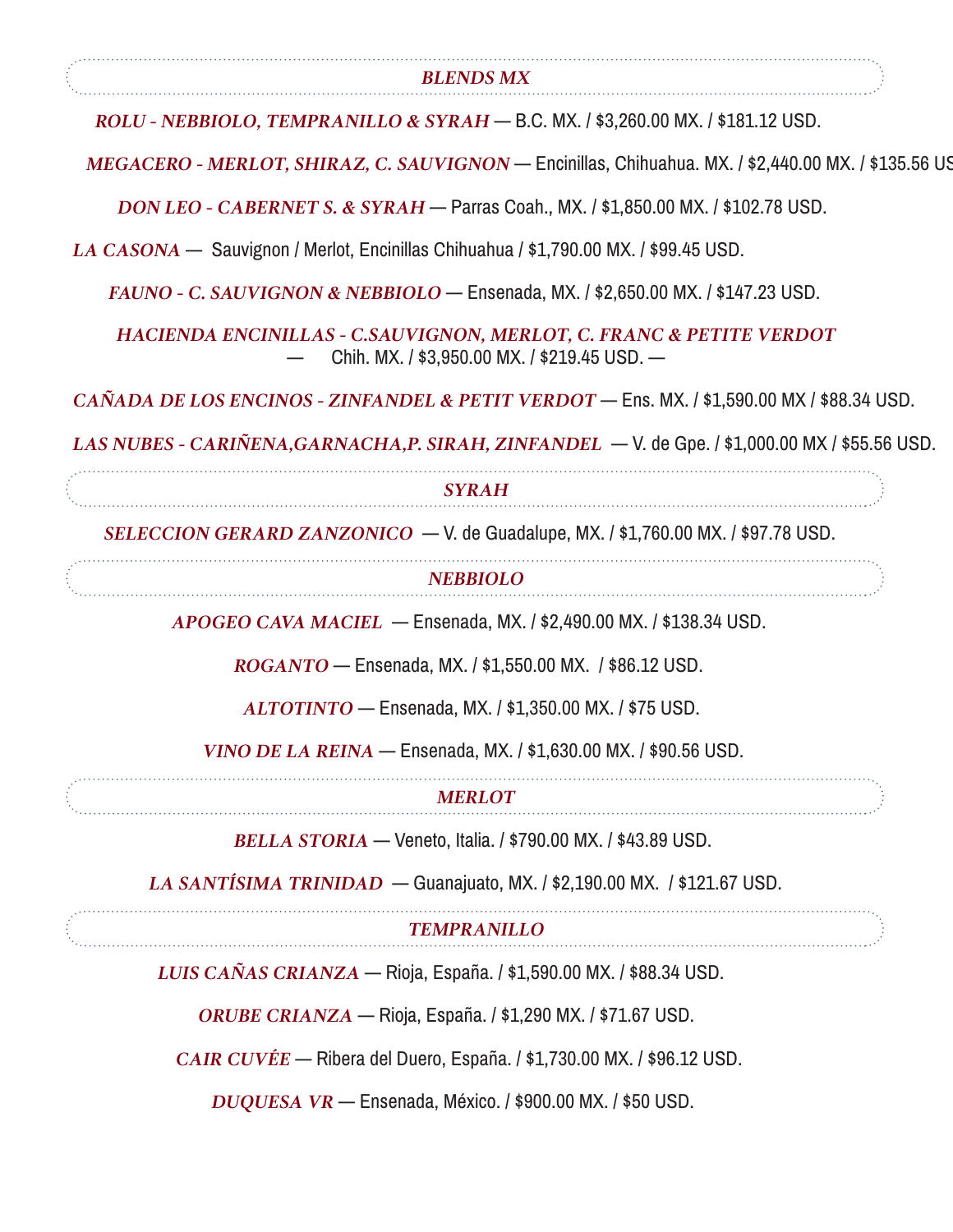#### *SANGIOVESE*

 *CHIANTI CLASSICO* — Rocca delle Macìe - Tosc, Italia. / \$1,850.00 MX. / \$102.78 USD.

 *VINO DE LA REINA* — Ensenada, MX. / \$990.00 MX. / \$55 USD.

*3 PASSO ROSSO* — Organic Wine, Veneto, Italy / \$1,240.00 MX. / \$68.89 USD.

 *POGGIO AL TESORO MEDITERRA* — Toscana, Italia / \$2,050.00 MX. / \$113.89 USD.

 *SANTA CRISTINA* — Toscana, Italia / \$1,392.50 MX. / \$77.37 USD.

 *SASYR SANGIOVESE - SYRAH TOSCANA* — Italia / Toscana. / \$1,690.00 MX. / \$93.89 USD.

#### *BARBERA*

 *BARBERA D´ALBA* — Italia. / \$1,290.00 MX. / \$71.67 USD.

#### *PINOT NOIR*

 *GRAN RESERVE* — Casa Blanca Chile / \$1,200.00 MX. / \$66.67 USD.

 *ROGANTO* — Ensenada, MX. / \$1,980.00 MX. / \$110 USD.

*DOLCE*

*COSECHA TARDIA - SYRAH* — Ensenada, BC, México. / \$1,150.00 MX. / \$63.89 USD.

SPUMANTI Y SEMI SPUMAI

 *DUVAL-LEROY PREMIER CRU* — \$4,472.50 MX. / \$248.48 USD.

 *VEUVE CLICQUOT* — \$3,750.00 MX. / \$208.34 USD.

 *TAITTINGER BRUT* — \$3,850.00 MX. / \$213.89 USD.

 *DUVAL-LEROY PRESTIGE GRAND CRU* — \$5,990.00 MX. / \$332.78 USD.

 *DOM PÉRIGNON BRUT* — \$13,850.00 MX./ \$769.45 USD.

 *MOET & CHANDON BRUT IMPERIAL* — \$3,590.00 MX. / \$199.45 UDS.

 *MOSCATO* — Gioiosa, Italia. / \$1,100.00 MX. / \$61.12 USD.

 *FRAGOLINO ROCCA DEI FORTI* — Veneto, Italia. / \$1,100.00 MX. / \$61.12 USD.

 *PROSECCO LA MARCA* — La Marca, Italia. / \$1,450.00 MX. / \$80.56 USD.

### **FRECOMENDACIÓN DEL SOMMELIER** SOMMELIER RECOMMENDATION

#### *.750 ML. BOTTLE*

 *BAROLO FONTANAFREDDA - NEBBIOLO* — Barolo, Italia. / \$5,850.00 MX. / \$325 USD.  *PREMIUS BORDEAUX - BORDEAUX MIX* — Francia. / \$1,415.00 MX. / \$78.62 USD.  *ELITE ALTOTINTO - TANNAT* — Ensenada, MX. / \$3,950.00 MX. / \$219.45 USD. *MEGACERO - CABERNET , MERLOT & SYRAH* — Encinillas, MX. / \$2,250.00 MX. / \$125 USD.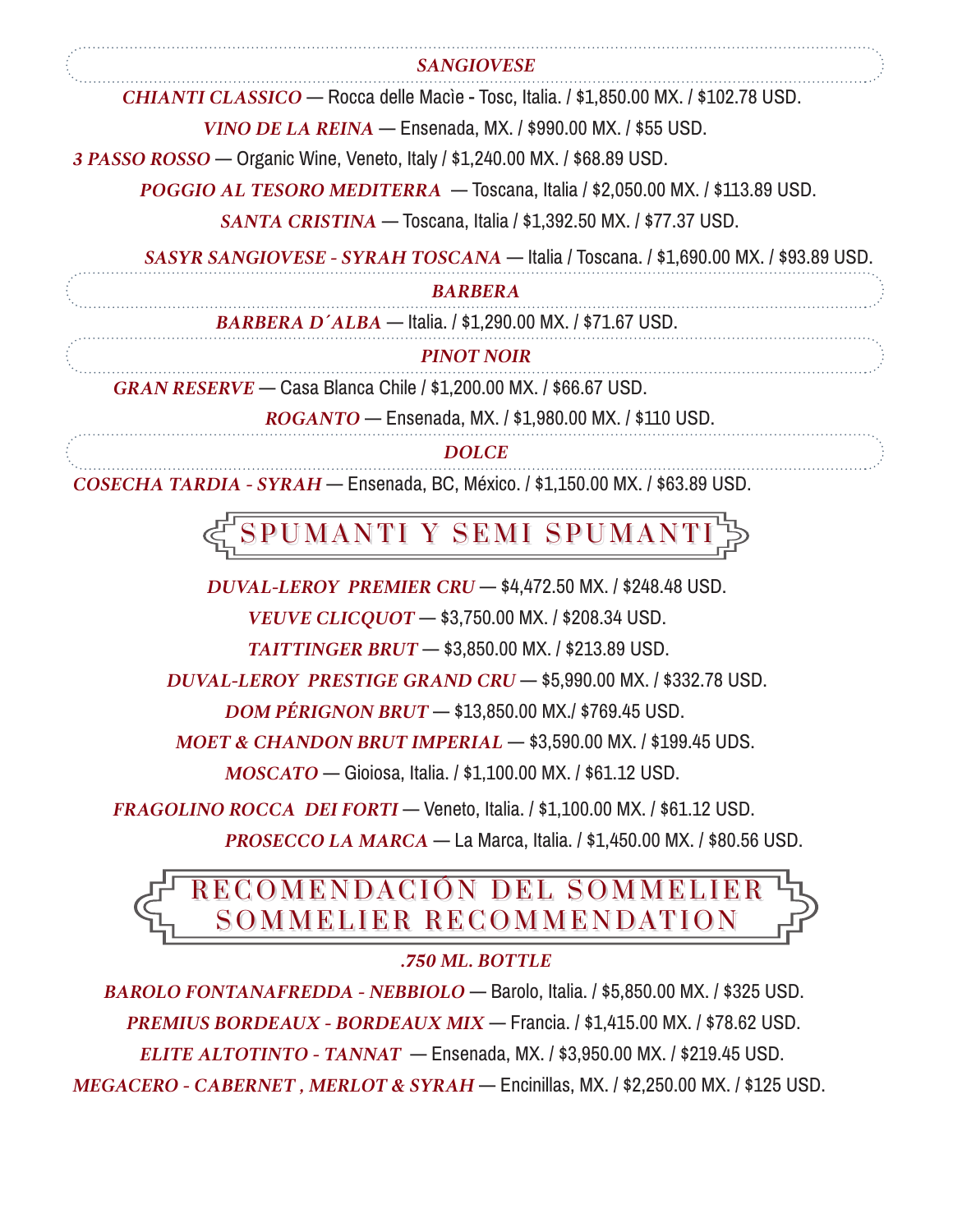

#### *.750 ML. BOTTLE*

*CHATEAU MONTELENA - CABERNET SAUVIGNON* — Napa Valley, EUA. / \$6,150.00 MX. / \$341.67 USD. *SILVER OAK WINERY - CABERNET SAUVIGNON* — Napa Valley, EUA. / \$11,792.50 MX. / \$655.14 USD.

 *CAYMUS - CABERNET SAUVIGNON* — Napa Valley, EUA. / \$6,600.00 MX. / \$366.67 USD.

 *STAG´S LEAP - CABERNET SAVIGNON* — Napa Valley, USA. / \$6,550.00 MX. / \$363.89 USD.

 *ELITE - TANNAT* — Ensenada, México. / \$3,950.00 MX. / \$219.45 USD.

 *BRUNELLO DI MONTALCINO - SANGIOVESE* — Brunello, Italia. / \$3,950.00 MX. / \$219.45 USD.

*AMARONE DELLA VALPOLICELLA* — Veneto, Italia. / \$4,800.00 MX. / \$266.67 USD.

 *ELITE - GRENACHE* — Garnacha, Ensenada, México. / \$3,950.00 MX. / \$219.45 USD.

ROSADO / ROSATO WINE

 *LAS NUBES JAAK* — Valle de Guadalupe, MX. / \$1,050.00 MX. / \$58.34 USD. *MINUTY M.* — Cites de Provence, Francia. / \$1, 590.00 MX. / \$88.34 USD.

POR COPEO / BY THE GLASS  $\triangleright$ 

*ROSADO / ROSATO WINE BY THE GLASS (150 ML.)*

 *LAS NUBES JAAK* — Valle de Guadalupe, MX. / \$262.50 MX. / \$14.59 USD.

*MINUTY M.* — Cites de Provence, Francia. / \$397.50 MX. / \$22.09 USD.

*ESPUMANTE WINE BY THE GLASS (150 ML.)*

 *MOSCATO* — Gioiosa, Italia. / \$275.00 MX. / \$15.28 USD.

 *PROSECCO LA MARCA* — La Marca, Italia. / \$362.50 MX. / \$20.14 USD.

 *PROSSECO ORO DOC DEFRA* — Veneto, Italia / \$1,150.00 MX. / \$63.89 USD.

*FRAGOLINO ROCCA DEI FORTI* — Veneto, Italia. / \$212.50 MX. / \$11.81 USD.